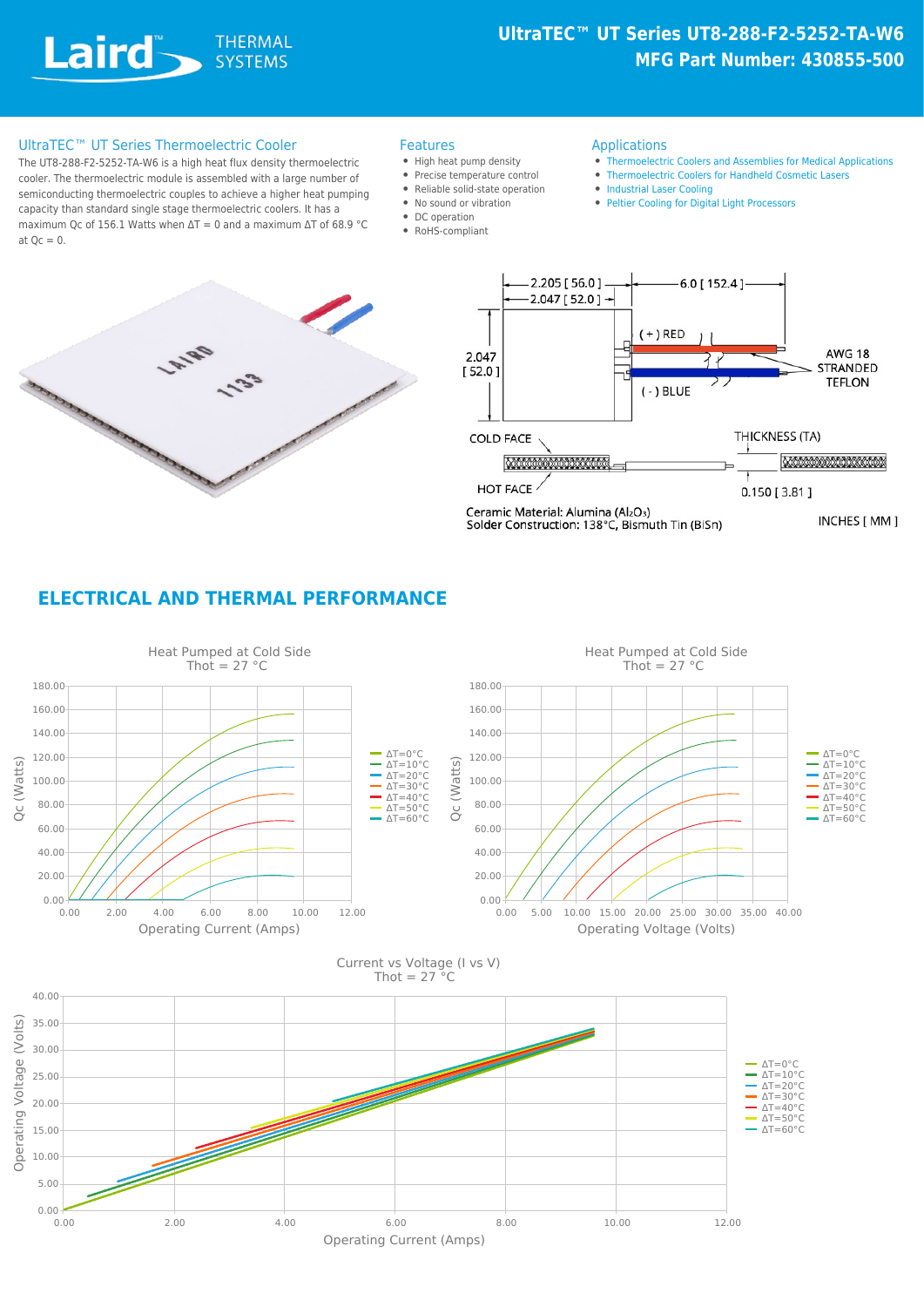













Coefficient of Performance (COP = Qc/Pin) Thot =  $27 °C$  | Current =  $7.2$  Amps